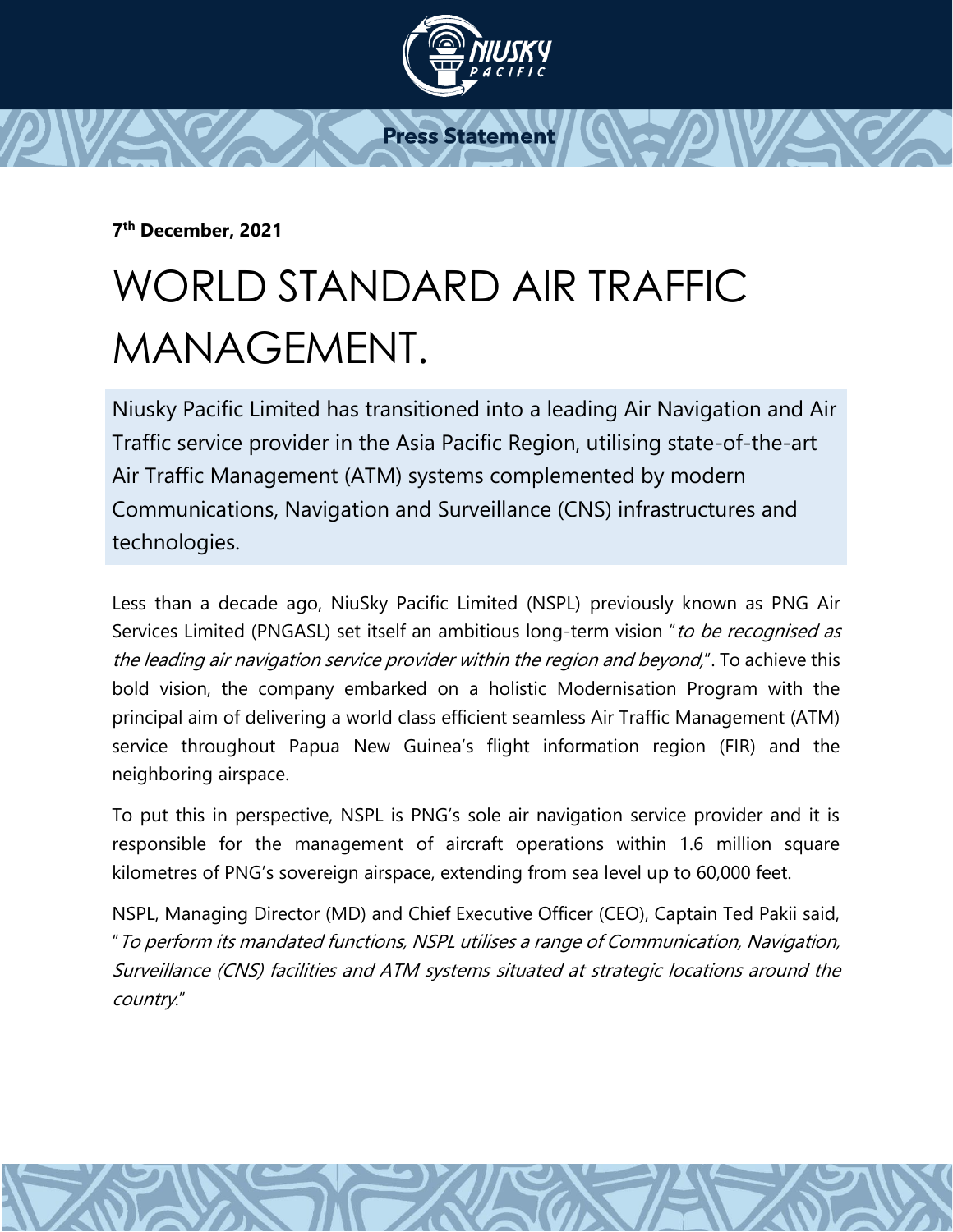

NSPL through its comprehensive modernisation program has witnessed the transformation of its entire operations. This transformation aligns with the Government's five key development priorities encapsulated in the Medium-Term Development Plan 3 (MTDP III) for Air Transport Infrastructure.

This year's "**International Civil Aviation Day"** which is themed "Advancing Innovation for Global Aviation Development," reinforces NSPL's long-term vision to provide the highest quality air navigation service for its domestic and international civil aviation stakeholders and to use our service delivery mandate to contribute to PNG's overarching socio-economic development agenda.

"The modernisation program is a critical achievement for NSPL as well as the country in keeping its service level up to par and in compliance with and in some cases exceeding the International Civil Aviation Organisation's (ICAO) Standards and Recommended Practices (SARP)," said Pakii.

Notwithstanding the ongoing impact of COVID-19, the anticipated increase in traffic growth within the Asia Pacific region by 2030 (International Civil Aviation Organisation, 2010), provides the strategic direction for NSPL to continue to invest in these modern cutting-edge CNS/ATM systems and technologies. Transforming and modernising our CNS/ATM systems has significantly improved the standard and quality of our ATM service, enabling our Air Traffic Controllers (ATC) to deliver much improved and enhanced air traffic services to our aviation stakeholders. The high level of service we now provide demonstrates the quality and sophistication of the advanced aviation technology and systems that we have adopted through our modernisation program and more importantly improves our compliance with the global industry standards. The **ICAO** is a [specialised](https://en.wikipedia.org/wiki/Specialized_agency)  [agency](https://en.wikipedia.org/wiki/Specialized_agency) of the [United Nations](https://en.wikipedia.org/wiki/United_Nations) and it is responsible for establishing the principles and techniques of international air navigation including fostering the planning and development of international [air transport](https://en.wikipedia.org/wiki/Scheduled_air_transport) to ensure safe and orderly growth.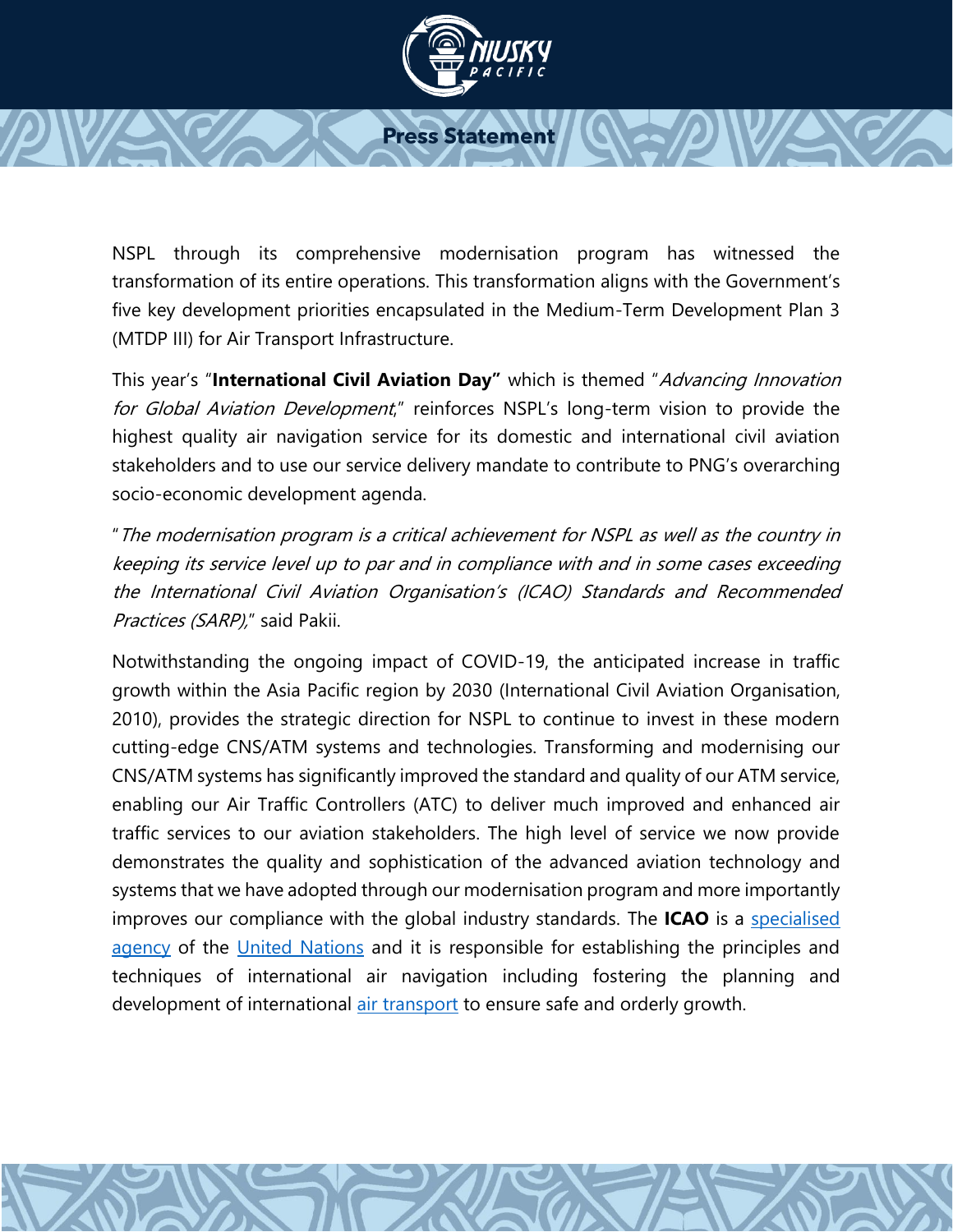

To further complement the company's CNS/ATM infrastructure projects, NSPL recently introduced the Automatic Dependent Surveillance-Broadcast (ADS-B). The space-based ADS-B provides air traffic surveillance coverage of the entire Port Moresby Flight Information Region (FIR).

Captain Pakii further added, "For the first time in our history, NSPL will be providing real time surveillance coverage over PNG's entire airspace above 20,000 feet whilst high traffic density areas below 20,000 feet will continue to be covered by a network of terrestrialbased ADS-B facilities and our new Mode S Secondary Surveillance Radar (SSR) located at the Jacksons International Airport.

The introduction of this new space-based technology will enhance aviation safety for all airspace users. This will improve efficiency in providing more opportunities for aircrafts to fly routes that are more flexible and at their optimum altitudes."

This space-based ADS-B surveillance technology was first authorised for operational use around the world by ICAO in 2018. NSPL is amongst the first three Air Navigation Service Providers (ANSP) in the Asia Pacific region and amongst the first ten globally, to use space-based surveillance technology for operational purposes. Something the country should be proud of.

As NSPL continues to improve its operational efficiency, the company is also committed in contributing towards its Community Service Obligation (CSO). As part of its overarching development commitment to the rural communities throughout the country, NSPL continues to exempt air navigation fees and charges on rural aviation service providers. This support for rural air transportation is essential, given the aviation transport subsector's important role in linking rural communities to service delivery in urban centers, markets, business opportunities and vital government services.

The improvements presented by the new, more advanced aviation technology and systems that we have acquired will result in operational efficiencies including reduced fuel burn which will no doubt result in the reduction of greenhouse gas emissions. What this means is that as flights become more efficient due to operational efficiencies, there would be a reduction in fuel consumption per flight. Additionally, our efforts to transition to